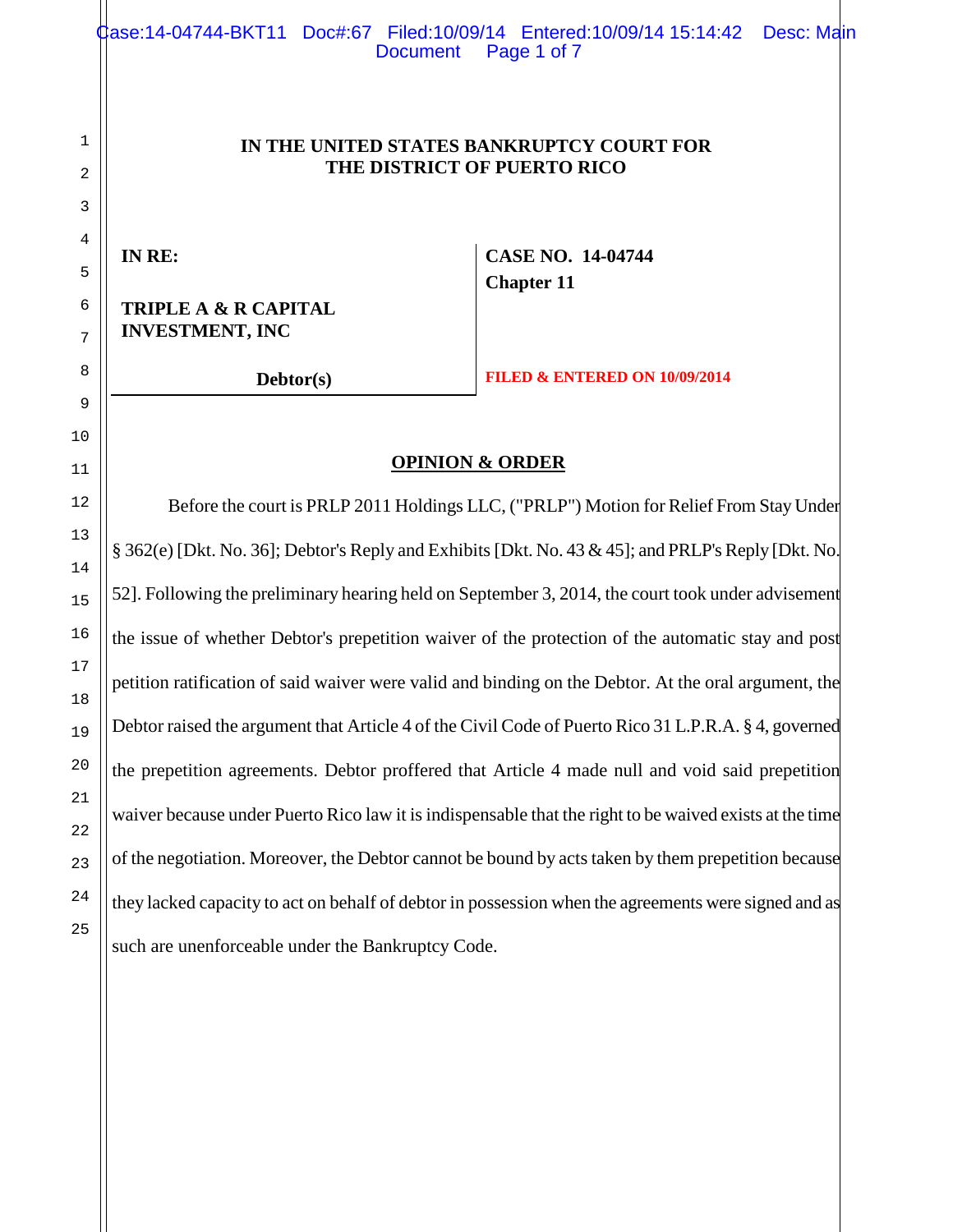# Case:14-04744-BKT11 Doc#:67 Filed:10/09/14 Entered:10/09/14 15:14:42 Desc: Main Document Page 2 of 7

Prior to the Petition Date, on November 25, 2009, Banco Popular de Puerto Rico ("BPPR"), now PRLP, executed a "Forbearance and Amendment Agreement" (the "Forbearance Agreement") with Debtor and Ms. Luisette Cabañas Colón (and jointly with Debtor, the "Obligors"). The Forbearance Agreement was subsequently supplemented and ratified by the Obligors through the "First Amendment to Forbearance and Amendment Agreement" dated January 25, 2010 (the "Amended Forbearance Agreement"), as well as the October 17, 2012 "Forbearance Agreement" executed between PRLP and the Obligors (the "PRLP Forbearance Agreement"). Section 15(b) of the November 25, 2009 Forbearance Agreement, executed by and between Debtor, LCC, and BPPR (now PRLP), provides, in pertinent part, as follows: Automatic Stay. Each Loan Party hereby stipulates that, at Bank's option, Bank will be entitled to an immediate and absolute lifting of any automatic stay of the enforcement of Bank's remedies under this Agreement, the Forbearance Documents and the Loan Documents, at law or in equity (including, without implied limitation, the provisions of 11 U.S.C. § 362, as amended) which might be accorded to a Loan Party any Debt Relief Proceeding. Each Loan Party agrees that it will not contest any application by Bank to lift or vacate any such stay. The waiver language referenced at the Forbearance Agreement was consequently ratified in the Amended Forbearance Agreement subscribed between the Obligors and BPPR (now PRLP) on January 25, 2010. On October 17, 2012, the Obligors executed the PRLP Forbearance which states at section 8:

Consent to Relief from Automatic Stay. As a material inducement for the Creditor to enter into this Agreement, in recognition of the risks associated with the Creditor's execution and performance of this Agreement, and in consideration of the recitals and mutual covenants contained herein, and for other good and valuable consideration, including the agreement of the Creditor to forbear from the exercise of its rights and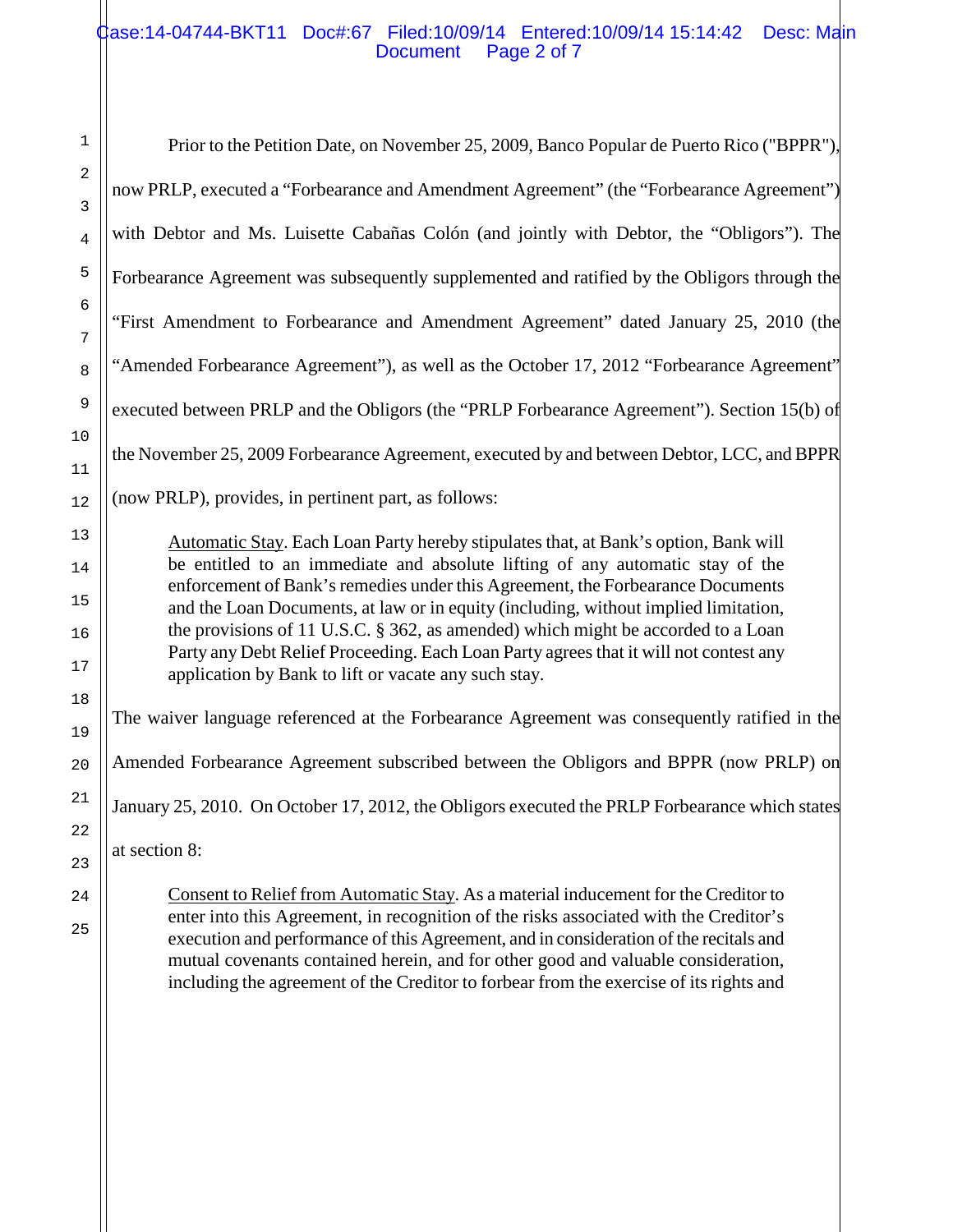# Case:14-04744-BKT11 Doc#:67 Filed:10/09/14 Entered:10/09/14 15:14:42 Desc: Main Document Page 3 of 7

remedies, the receipt and sufficiency of which are hereby acknowledged, each of the Debtors hereby agrees and consents that if any Debtor shall (1) file or be subject of any petition under Title 11 of the U.S. Code, as the same may be amended from time to time (the "Bankruptcy Code"), (2) be the subject of any order for relief issued under the Bankruptcy Code, (3) file or be the subject of any petition seeking reorganization, arrangement, composition, readjustment, liquidation, dissolution, or similar relief under any present or future federal or state act or law relating to bankruptcy, insolvency or other relief for debtors (individually, an "Insolvency Proceeding" and collectively, "Insolvency Proceedings"), (4) seek consent to or acquiesce in the appointment of any trustee, receiver, conservator or liquidator, or (5) be subject of any order, judgment or decree entered by any court of competent jurisdiction approving a petition filed against any of the Debtors in any Insolvency Proceeding, then the Creditor shall thereupon be entitled to relief from any automatic stay imposed by § 362 of the Bankruptcy Code, or form any other stay or suspension of remedies imposed in any other manner with respect to the exercise of the rights and remedies otherwise available to the Creditor under the Financing Agreements and/or the other Loan Documents, and as otherwise provided by law, and each of the Debtors hereby expressly and unconditionally waives the benefit of such automatic stay and consents and agrees to raise no objection to such relief.

The Debtors hereby represent, agree and acknowledge that such relief: (a) will not prejudice the unsecured creditors of the Debtors, as, among other reasons, (i) all of the Debtors' assets are fully encumbered to the Creditor and (ii) the Debtors have no equity in any of their assets; (b) no significant benefits (if any) will be achieved for unsecured creditors through a chapter 11 reorganization and/or chapter 11 plan; and (c) the Creditor has agreed to the forbearance and moratorium described herein based on the Debtors' representation that they will not commence an Insolvency proceeding and, accordingly, the filing of any Insolvency Proceeding will (i) be for the sole purpose of delaying the Creditor's efforts to realize and collect upon the Collateral and/or pursuant to the provisions and terms set forth in this Agreement and (ii) constitute a bad-faith bankruptcy filing under the Bankruptcy Code.

A prepetition waiver is an agreement entered into by a debtor prior to bankruptcy pursuant to which the debtor agrees to waive the protection of the automatic stay with respect to a secured creditor or agrees not to oppose any attempt by such creditor to obtain stay relief in the event of the debtor's bankruptcy. Although stay waivers were long thought to be unenforceable as against public policy, an increasing number of courts are now enforcing them. There is no controlling law on this subject in this District or this Circuit. A review of the cases nationwide that addressed this issue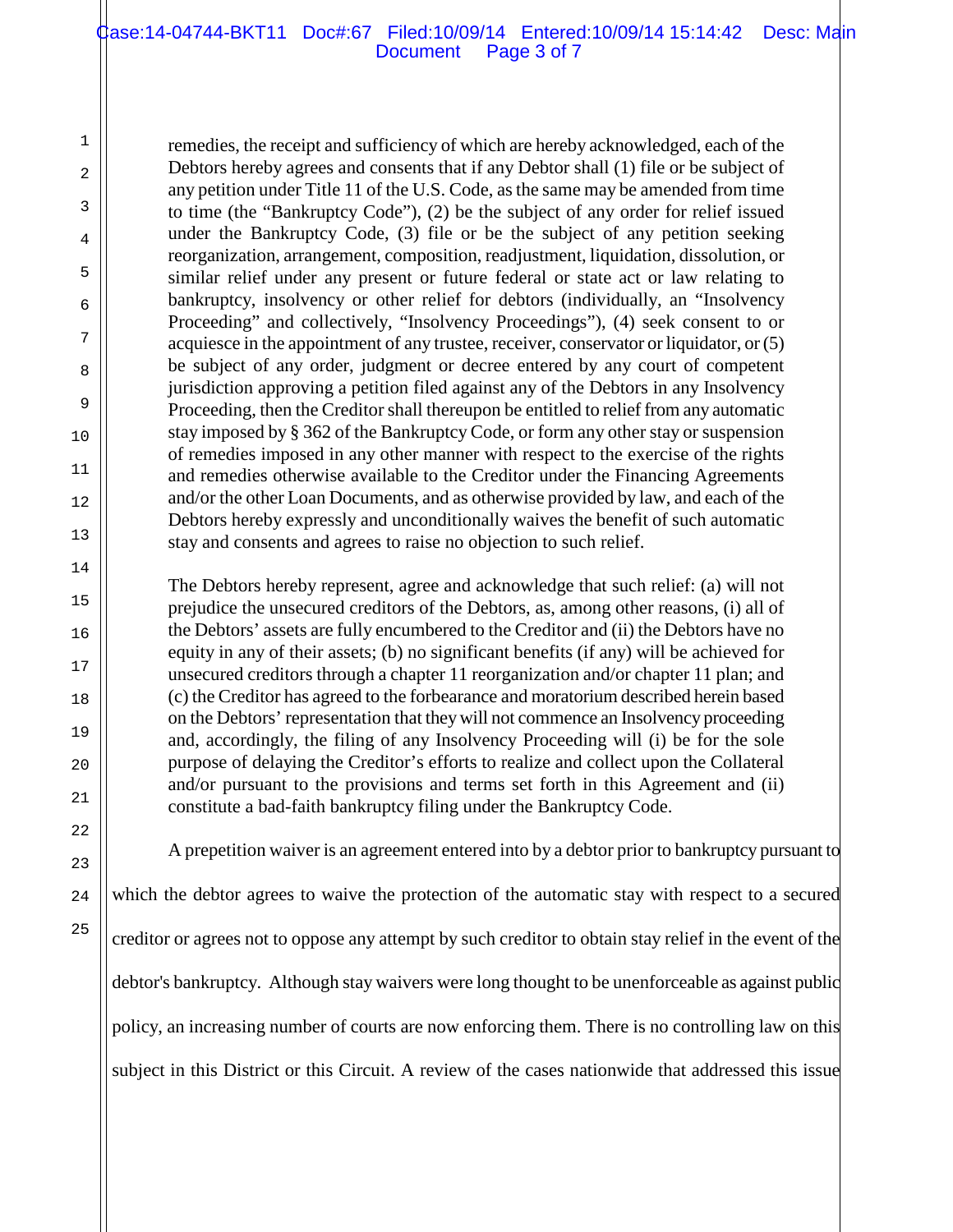# Case:14-04744-BKT11 Doc#:67 Filed:10/09/14 Entered:10/09/14 15:14:42 Desc: Main Document Page 4 of 7

indicate a trend that appears toward the enforcement of stay waivers. The difficult issue of whether prepetition stay waivers are enforceable, reflects the tension between the public policies favoring out of court workouts, on the one hand, and protecting the collective interest of the debtor's creditors, on the other. Bankruptcy courts that have tackled this issue have used different approaches with conflicting results. Three basic approaches have emerged: (1) uphold the stay waiver in broad unqualified terms on the basis of freedom of contract;  $(2)$  reject the stay waiver as unenforceable per se as against public policy;<sup>[2](#page-3-1)</sup> and (3) treat the waiver as a factor in deciding whether "cause" exists to lift the stay.<sup>[3](#page-3-2)</sup> This last approach has gained ground in recent years.<sup>[4](#page-3-3)</sup> It is important to note that the courts are in agreement that a prepetition waiver of the automatic stay, even if enforceable, does not enable the secured creditor to enforce its lien without first obtaining stay relief from the bankruptcy court. This requirement is satisfied in this case because PRLP indeed filed a motion requesting the lift of stay.

There are no cases, bankruptcy or otherwise, in this District or the First Circuit on the issue of prepetition waivers. The Debtor's argument as to the effects of Article 4 of the Civil Code of Puerto Rico on this matter adds an interesting legal wrinkle to this discussion, albeit ultimately unconvincing and immaterial. The court declines to consider the validity of Debtor's argument

See, e.g., Matter of Pease, 195 B.R. 431 (Bankr.D.Neb. 1996).

See, e.g., In re Club Tower L.P., 138 B.R. 307 (Bankr.N.D.Ga 1991).

<span id="page-3-3"></span><span id="page-3-2"></span><span id="page-3-1"></span><span id="page-3-0"></span><sup>&</sup>lt;sup>3</sup> See, In re Shady Grove Tech Center Associates Ltd. Partnership, 216 B.R. 386 (Bankr.D.Md. 1998) opinion supplemented on remand from district court, 227 B.R. 422 (Bankr.D.Md. 1998).

 $4$  Id. (setting forth several factors as to whether cause exists to warrant relief from stay); In re Bryan Road, LLC, 382 B.R. 844, 849 (Bankr.S.D.Fla.2008) (setting forth factors for a bankruptcy court to consider in deciding whether to enforce a stay relief agreement); In re Frye, 320 B.R. 786 (Bankr.D.Vt.2005) (although such an agreement is not per se enforceable, the creditor in that case could obtain enforcement unless the debtor, after an evidentiary hearing, could show sufficient equity in the property, sufficient likelihood of effective reorganization, or sufficient prejudice to other creditors); In re Excelsior Henderson Motorcycle Mfg. Co., 273 B.R. 920 (Bankr.S.D.Fla.2002) (enforcing a prepetition agreement); In re South East Financial Associates, Inc., 212 B.R. 1003 (Bankr.M.D.Fla. 1997).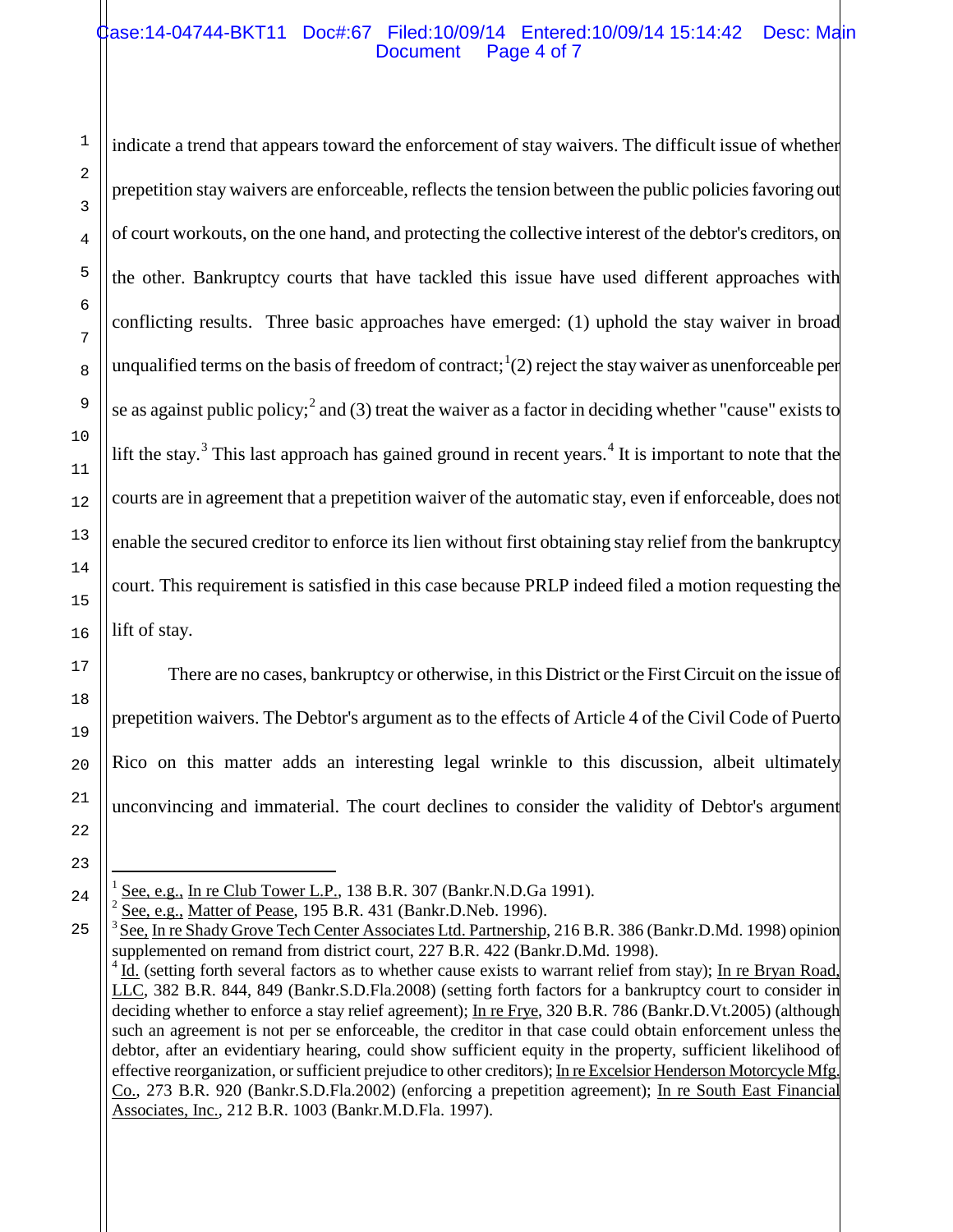# Case:14-04744-BKT11 Doc#:67 Filed:10/09/14 Entered:10/09/14 15:14:42 Desc: Main Document Page 5 of 7

regarding Article 4 and its effect on the Forbearance Agreement, except to note that the case law cited on this point is wholly unconvincing. More germane to our analysis, the Debtor cites to the holding in In re DB Capital Holdings, LLC, 454 B.R. 804 (Bankr.D.Colo. 2011), for the proposition that a single asset chapter 11 debtor's prepetition waiver, as part of a prepetition forbearance agreement with a lender which prevented any opposition to a motion for stay relief, was unenforceable as too closely approximating, for a single asset debtor, waiver of the right to file for bankruptcy relief.<sup>[5](#page-4-0)</sup> The facts in **DB Capital Holdings, LLC** closely mirror the facts in this instant case, with one marked and significant departure. Our Debtor, on August 5, 2014, after the order for relief, entered into a Joint Stipulation for Interim Use of Cash Collateral and Adequate Protection ("Stipulation") with PRLP. [See, Dkt. No. 33]. The Stipulation was approved by the court on August 26, 2014. [See, Dkt No. 47]. In the Stipulation, Debtor expressly and voluntarily agreed to the following:

Ratification of Loan Documents. The Debtor hereby consents: (i) to the transaction contemplated herein and acknowledge, reaffirm, and ratify all security interests granted and liens constituted pursuant to the Loan Documents as security for the payment and performance of all of the Debtor's obligations under the Loan Documents and their priority rank; (ii) acknowledge and agree that the guarantees

<span id="page-4-0"></span><sup>&</sup>lt;sup>5</sup> "First, before the bankruptcy case is filed, the debtor does not have the capacity to waive the rights bestowed by the Bankruptcy Code upon a Chapter 11 debtor in possession. Prior to the commencement of the bankruptcy case, the debtor entity has the capacity to enter into an agreement binding upon the debtor under applicable non-bankruptcy law. Upon the commencement of a Chapter 11 bankruptcy case, the debtor becomes a "debtor in possession" with a fiduciary duty to creditors and rights and obligations under federal law. See §§ 1101, 1107. Those rights include the enforcement of the automatic stay, which protects the debtor in possession and property of the bankruptcy estate. See  $\S 362(a)$ . In this sense, the Chapter 11 debtor is a separate and distinct entity from the pre-bankruptcy debtor. Before the bankruptcy case is filed, the debtor does not hold the rights of a debtor in possession and does not hold fiduciary duties to creditors. The debtor certainly has capacity to enter into agreements which define the rights and obligations of the debtor under applicable non-bankruptcy law, and those agreements are generally given force and effect in bankruptcy cases. However, I conclude that the pre-bankruptcy debtor simply does not have the capacity to waive rights bestowed by the Bankruptcy Code upon a debtor in possession, particularly where those rights are as fundamental as the automatic stay. A debtor may not waive the automatic stay of 11 U.S.C. § 362 until after the bankruptcy case is commenced and the debtor is acting in the capacity as debtor in possession." In re DB Capital Holdings, LLC, 454 B.R. 804, 814-815 (Bkrtcy.D.Colo. 2011).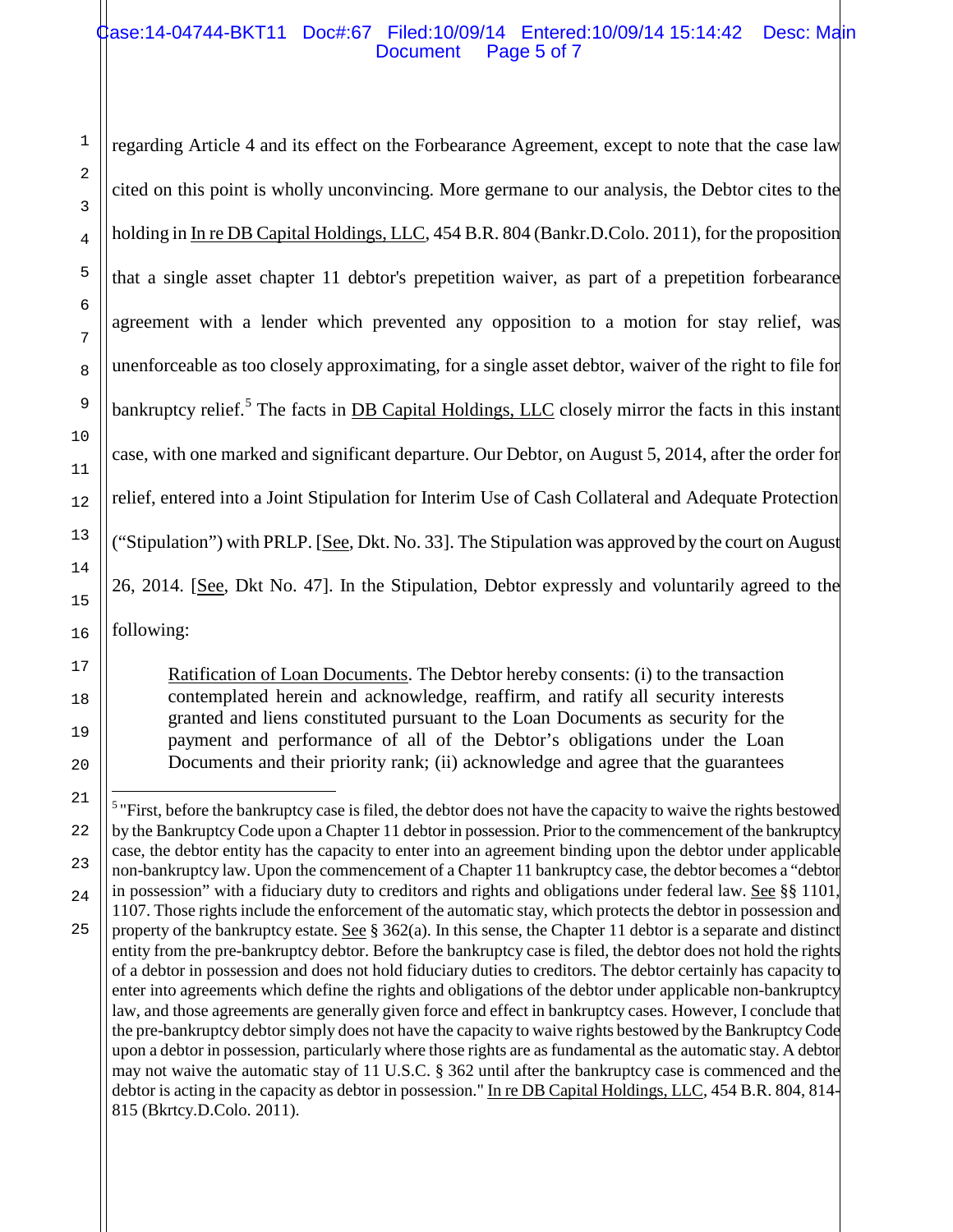(and all security therefore) contained in the Loan Documents are, and shall continue to remain, in full force and effect after giving effect to this Stipulation; **and (iii) ratify the Loan Agreements, the Collateral and the Loan Documents.**

Ratification of Obligations. The Debtor acknowledges, represents, covenants, and agrees with PRLP that (i) the Debtor's obligation to pay in full the outstanding balance of principal of the Loans and any other sums due to PRLP including, without limitation, accrued interest under the Loan Agreements is valid, binding and enforceable in all respects; and (ii) **the Debtor's obligations under the Loan Agreements, as well as any and all of their other obligations under any of the other Loan Documents (including, without limitation, the guarantees and this Stipulation) are valid, binding and enforceable in all respects.**

**Effect of Stipulation on Third Parties. The Stipulation and any admissions, releases and waivers contained herein shall be binding upon the Debtor and all other parties in interest.** Accordingly, (i) the obligations under the Loan Documents shall constitute allowed claims, not subject to counterclaim, setoff, subordination, recharacterization, defense or avoidance, for all purposes in the bankruptcy case and any subsequent Chapter 7 case, (ii) the liens under the Loan Documents on the Collateral and the Replacement Liens shall be deemed to be legal, valid, binding, perfected, not subject to recharacterization, subordination, avoidance or reduction and (iii) **the obligations under the Loan Documents, the Collateral, the Replacement Liens, and the Loan Agreements shall not be subject to any other or further challenge** by any party in interest, and any such party in interest shall be enjoined from, seeking to exercise the rights of the Debtor's estate, including, without limitation, any successor thereto (including, without limitation, any estate representative or a Chapter 7 or Chapter 11 trustee appointed or elected for the Debtor). Nothing in this Stipulation vests or confers on any Person (as defined in the Bankruptcy Code) standing or authority to pursue any cause of action belonging to Debtor or its estate.

(emphasis ours).

The "Loan Documents" that are defined and ratified in the Stipulation in the clauses detailed above, and the obligations under the Loan Documents that are specifically ratified and agreed to above by the debtor in possession, specifically include the Forbearance Agreements with the prepetition waivers of the automatic stay. After a careful review of the law, cases cited and this Courts independent research, our conclusion is inescapable. This Debtor, as a debtor in possession, ratified and agreed to be bound by clauses in the Forbearance Agreement which expressly contained a waiver